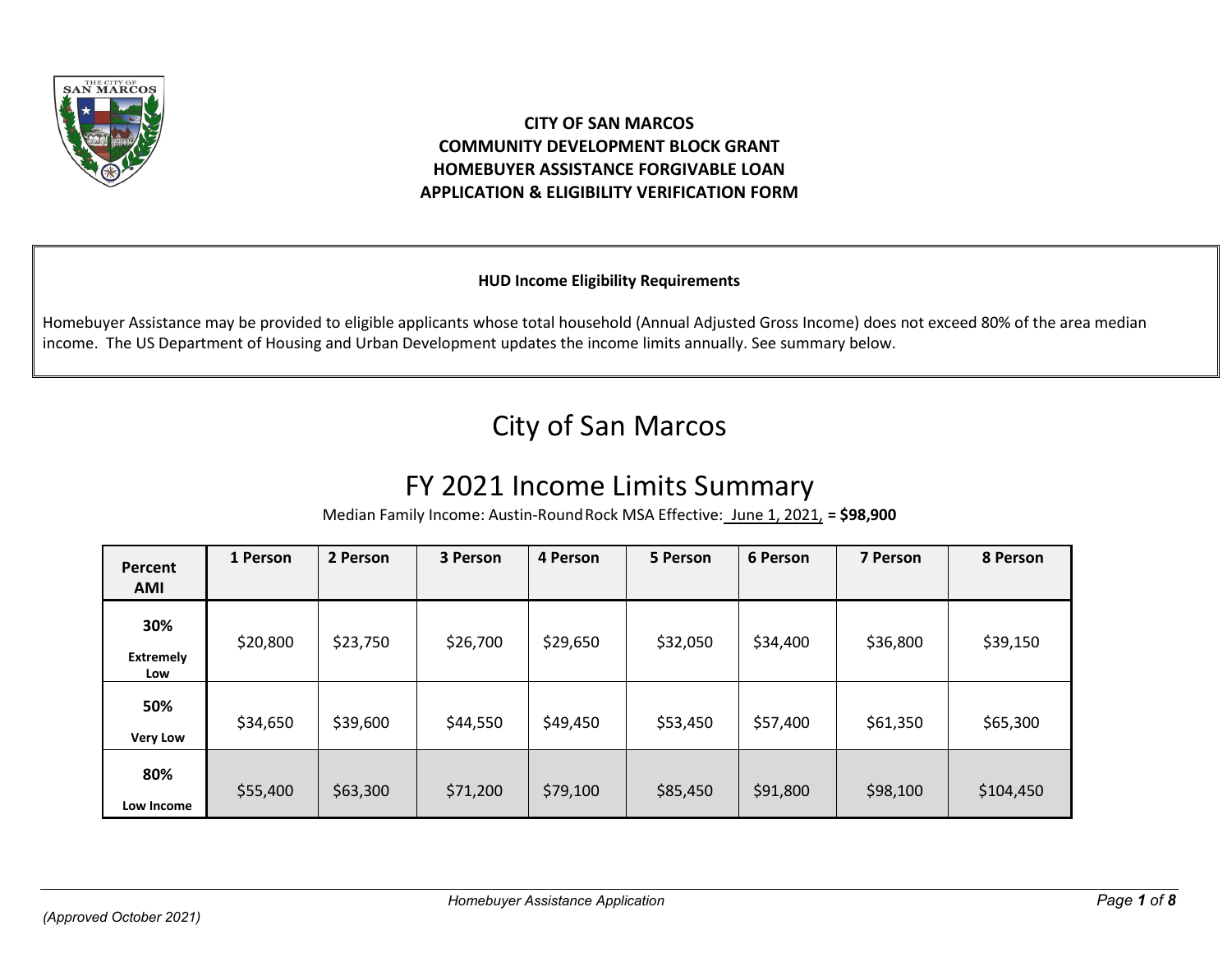| <b>APPLICANT INFORMATION</b>      |  |  |  |  |
|-----------------------------------|--|--|--|--|
| <b>Applicant: (Legal Name)</b>    |  |  |  |  |
| Co-Applicant: (Legal Name)        |  |  |  |  |
| <b>Current Applicant Address:</b> |  |  |  |  |
| <b>Co-Applicant Address:</b>      |  |  |  |  |
| <b>Preferred Phone Number:</b>    |  |  |  |  |
| <b>Other Phone Number:</b>        |  |  |  |  |
| <b>E-Mail Address:</b>            |  |  |  |  |

| PROPERTY TO BE PURCHASED (MUST BE IN SAN MARCOS CITY LIMITS) |                                                             |  |  |
|--------------------------------------------------------------|-------------------------------------------------------------|--|--|
| <b>Property Street Address:</b>                              |                                                             |  |  |
| Hays Co Appraisal District<br>Property ID # (If known):      | $R -$                                                       |  |  |
| <b>Year Constructed:</b>                                     |                                                             |  |  |
| <b>Type of Structure:</b>                                    | SINGLE-FAMILY<br><b>TOWNHOUSE OR CONDOMINIUM</b>            |  |  |
| <b>Located in a Flood Zone:</b>                              | YES (MUST BE ELEVATED IF IN 100-YR FLOODPLAIN)<br><b>NO</b> |  |  |
| <b>Sales Price:</b>                                          | \$                                                          |  |  |
| <b>Seller's Name:</b>                                        |                                                             |  |  |
| <b>Buyer's Real Estate Agency</b>                            |                                                             |  |  |
| <b>Contact Name:</b>                                         |                                                             |  |  |
| <b>Phone Number:</b>                                         |                                                             |  |  |
| <b>Email Address:</b>                                        |                                                             |  |  |
| <b>Buyer's Mortgage Lender:</b>                              |                                                             |  |  |
| <b>Contact Name:</b>                                         |                                                             |  |  |
| <b>Phone Number:</b>                                         |                                                             |  |  |
| <b>Email Address:</b>                                        |                                                             |  |  |
| <b>Anticipated Closing Date:</b>                             |                                                             |  |  |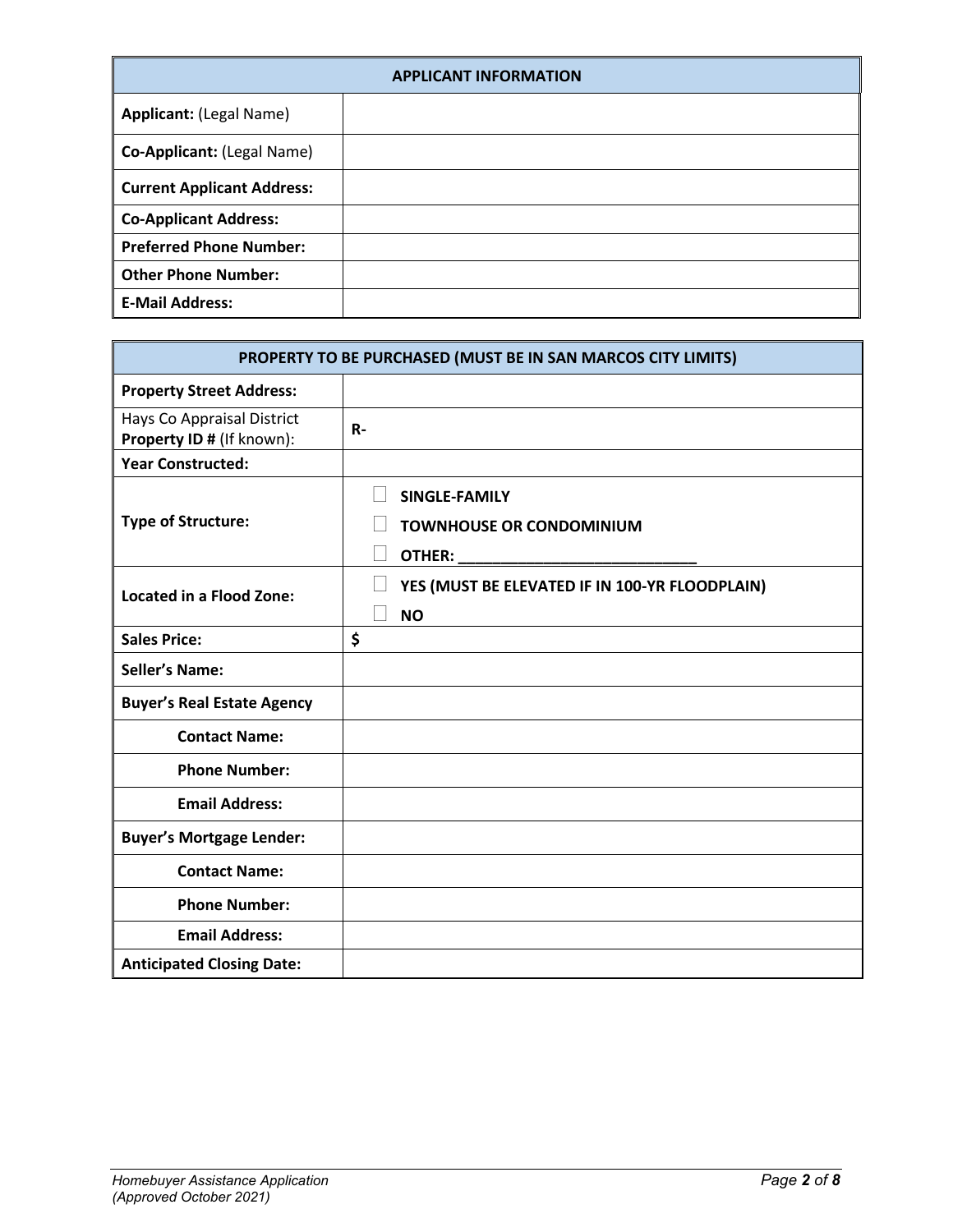### **Please indicate which of the following eligibility criteria qualifies applicant for the program: \_\_\_\_\_ (**Write the letter of the eligibility category found below)

- A. An individual who has had no ownership in a principal residence during the 3-year period ending on the date of purchase of the property. Only one spouse in a marriage must meet this criterion.
- B. A single parent who has only owned a residence with a former spouse while married.
- C. An individual who is now a displaced homemaker and has only owned a residence with a spouse. A displaced homemaker is generally **a person who previously provided unpaid services to the family** (for example, a stay-at-home mom or dad), is no longer supported by the spouse, is unemployed or underemployed, and is having trouble finding or upgrading employment.
- D. An individual who has only owned a principal residence not permanently affixed to a foundation in accordance with applicable regulations.
- E. An individual who has only owned a property that was not in compliance with state, local, or model building codes, and which cannot be brought into compliance for less than the cost of constructing a permanent structure.

| <b>HOUSEHOLD COMPOSITION</b>                                                                        |  |      |  |  |
|-----------------------------------------------------------------------------------------------------|--|------|--|--|
| List the name and date of birth (DOB) of everyone who will reside during the next twelve months in  |  |      |  |  |
| the house to be purchased. This includes any births or adoptions expected to occur within the year. |  |      |  |  |
| Applicant:                                                                                          |  | DOB: |  |  |
| Co-Applicant:                                                                                       |  | DOB: |  |  |
| Name:                                                                                               |  | DOB: |  |  |
| Name:                                                                                               |  | DOB: |  |  |
| Name:                                                                                               |  | DOB: |  |  |
| Name:                                                                                               |  | DOB: |  |  |
| Name:                                                                                               |  | DOB: |  |  |

**Total Number in Household: \_\_\_\_\_\_\_\_\_\_\_**

**Are all household members either citizens or lawful permanent residents of the United States?**

**\_\_\_\_\_\_\_\_\_\_\_\_\_\_\_\_\_\_\_\_\_\_\_\_\_\_\_\_\_\_\_\_\_\_\_\_\_\_\_\_\_\_\_\_\_\_\_\_\_\_\_\_\_\_\_\_\_\_\_\_\_\_\_\_\_\_\_\_\_\_\_\_\_**

- Yes
- No If no, please explain**:**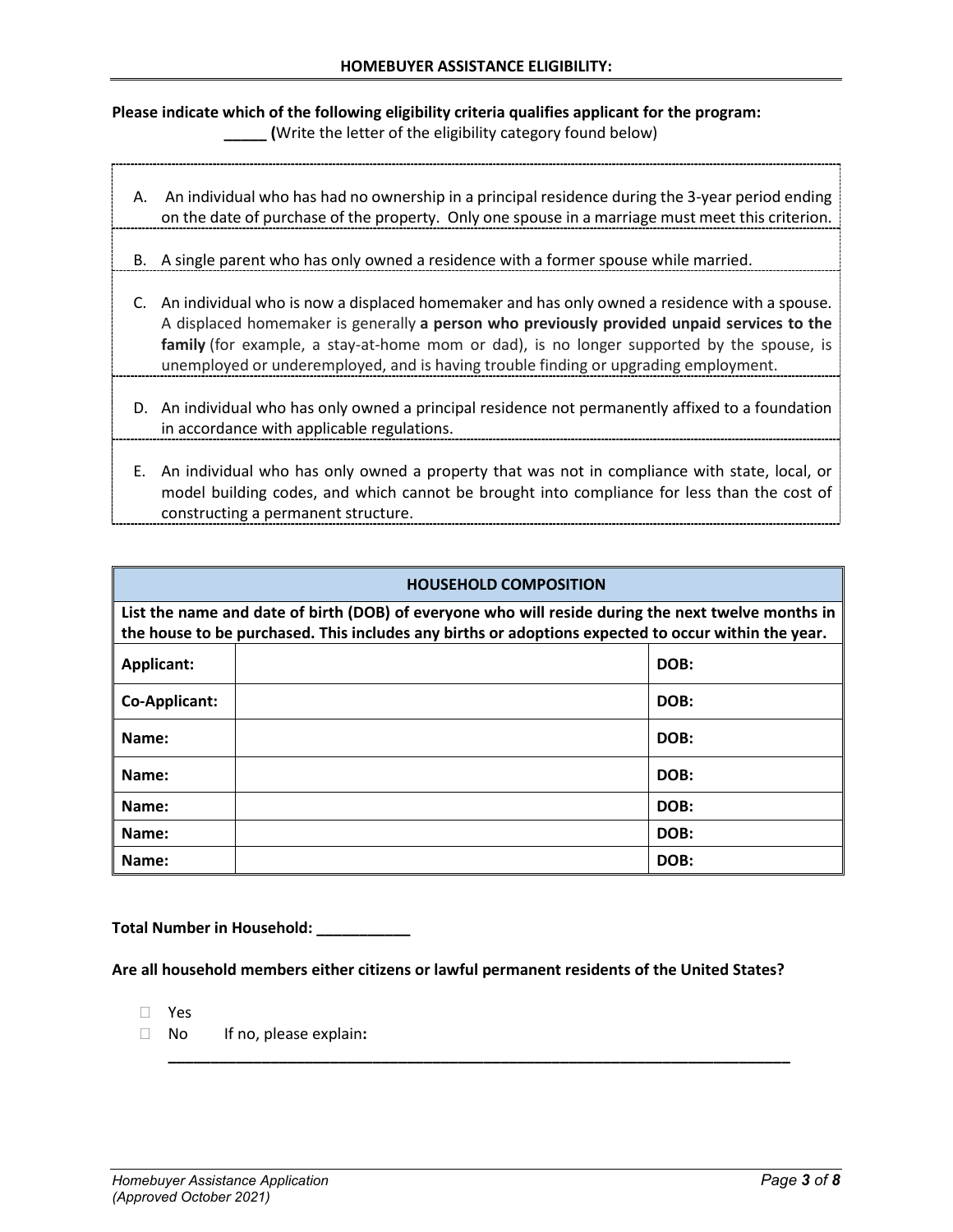#### **ANNUAL INCOME**

**Please list gross income that is anticipated to be received during the next twelve months by all adults aged 18 and older who will reside in the residence. This includes wages, salaries, tips, alimony, child support, military income, part-time income, Social Security, SSI, TANF, and any other source(s) of income. Food stamps are not considered income. The attached appendix pages provide information on how income is calculated.**

| <b>WAGE EARNER NAME</b> | <b>SOURCE OF INCOME</b> | RATE OF PAY/PER ___ | <b>PAYMENT BASIS</b><br>(WEEKLY/MONTHLY) |
|-------------------------|-------------------------|---------------------|------------------------------------------|
|                         |                         |                     |                                          |
|                         |                         |                     |                                          |
|                         |                         |                     |                                          |
|                         |                         |                     |                                          |
|                         |                         |                     |                                          |
|                         |                         |                     |                                          |
|                         |                         |                     |                                          |

| <b>ASSETS</b>                                                                                                                                                                                                                           |                                                                     |                                            |                        |  |
|-----------------------------------------------------------------------------------------------------------------------------------------------------------------------------------------------------------------------------------------|---------------------------------------------------------------------|--------------------------------------------|------------------------|--|
| Please include cash or non-cash items that can be easily converted to cash. Assets that must be reported<br>include savings and checking account balances, personal property held as investments, and lump sum or<br>one-time payments. |                                                                     |                                            |                        |  |
| <b>NAME ON ACCOUNT</b>                                                                                                                                                                                                                  | <b>CHECKING/SAVINGS</b><br><b>ACCOUNT &amp; BANK</b><br><b>NAME</b> | <b>LAST 4 DIGITS IN</b><br><b>ACCOUNT#</b> | <b>CURRENT BALANCE</b> |  |
|                                                                                                                                                                                                                                         |                                                                     |                                            |                        |  |
|                                                                                                                                                                                                                                         |                                                                     |                                            |                        |  |
|                                                                                                                                                                                                                                         |                                                                     |                                            |                        |  |
|                                                                                                                                                                                                                                         |                                                                     |                                            |                        |  |
|                                                                                                                                                                                                                                         |                                                                     |                                            |                        |  |
|                                                                                                                                                                                                                                         |                                                                     |                                            |                        |  |
|                                                                                                                                                                                                                                         |                                                                     |                                            |                        |  |
|                                                                                                                                                                                                                                         |                                                                     |                                            |                        |  |
|                                                                                                                                                                                                                                         |                                                                     |                                            |                        |  |
|                                                                                                                                                                                                                                         |                                                                     |                                            |                        |  |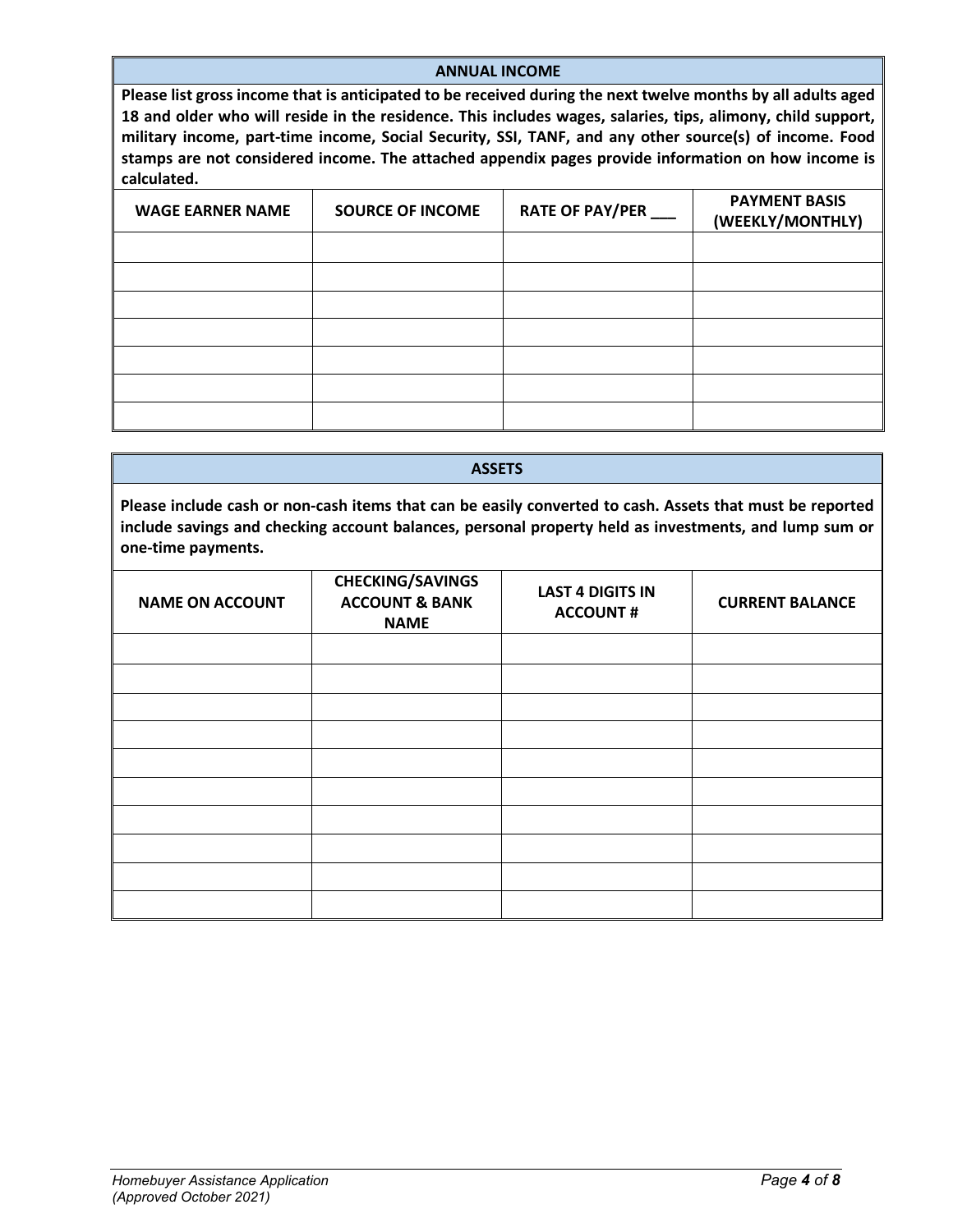| This information is requested to comply with the US Department of Housing and Urban Development's     |
|-------------------------------------------------------------------------------------------------------|
|                                                                                                       |
| (HUD) requirements. Answers to the following questions are not used to determine eligibility for      |
|                                                                                                       |
| program assistance. You will not be discriminated against based on this information, or on whether or |
|                                                                                                       |
| not you choose to furnish it. If you elect not to provide this information, please initial below.     |
|                                                                                                       |
| I do not wish to furnish the information requested below.                                             |
|                                                                                                       |
| <i>(Applicant Initials)</i>                                                                           |
|                                                                                                       |
|                                                                                                       |

#### **Head of Household Information**

**Name: \_\_\_\_\_\_\_\_\_\_\_\_\_\_\_\_\_\_\_\_\_\_\_\_\_\_\_\_\_\_\_\_\_\_\_\_\_\_\_\_\_\_\_\_\_\_\_\_\_\_\_\_\_\_\_\_\_\_\_** 

Male

Female

#### **Ethnicity of Head of Household: (Choose one)**

- $\Box$  Hispanic A person of Mexican, Cuban, Puerto Rican, South or Central American or other Spanish culture or origin, regardless of race. Terms such as "Latino" or "Spanish Origin" apply.
- □ Non-Hispanic A person NOT of Mexican, Cuban, Puerto Rican, South or Central American, or other Spanish culture or origin, regardless of race.

#### **Race of Head of Household:** (Choose one):

- □ American Indian / Alaskan Native
- Asian
- □ Black/ African American
- □ Native Hawaiian/Other Pacific Islander
- White

**Household Special Needs** (includes everyone living in the applicant's household):

- □ One or more people living in this household are elderly (62 or older).
- $\Box$  One or more people living in this household have a disability.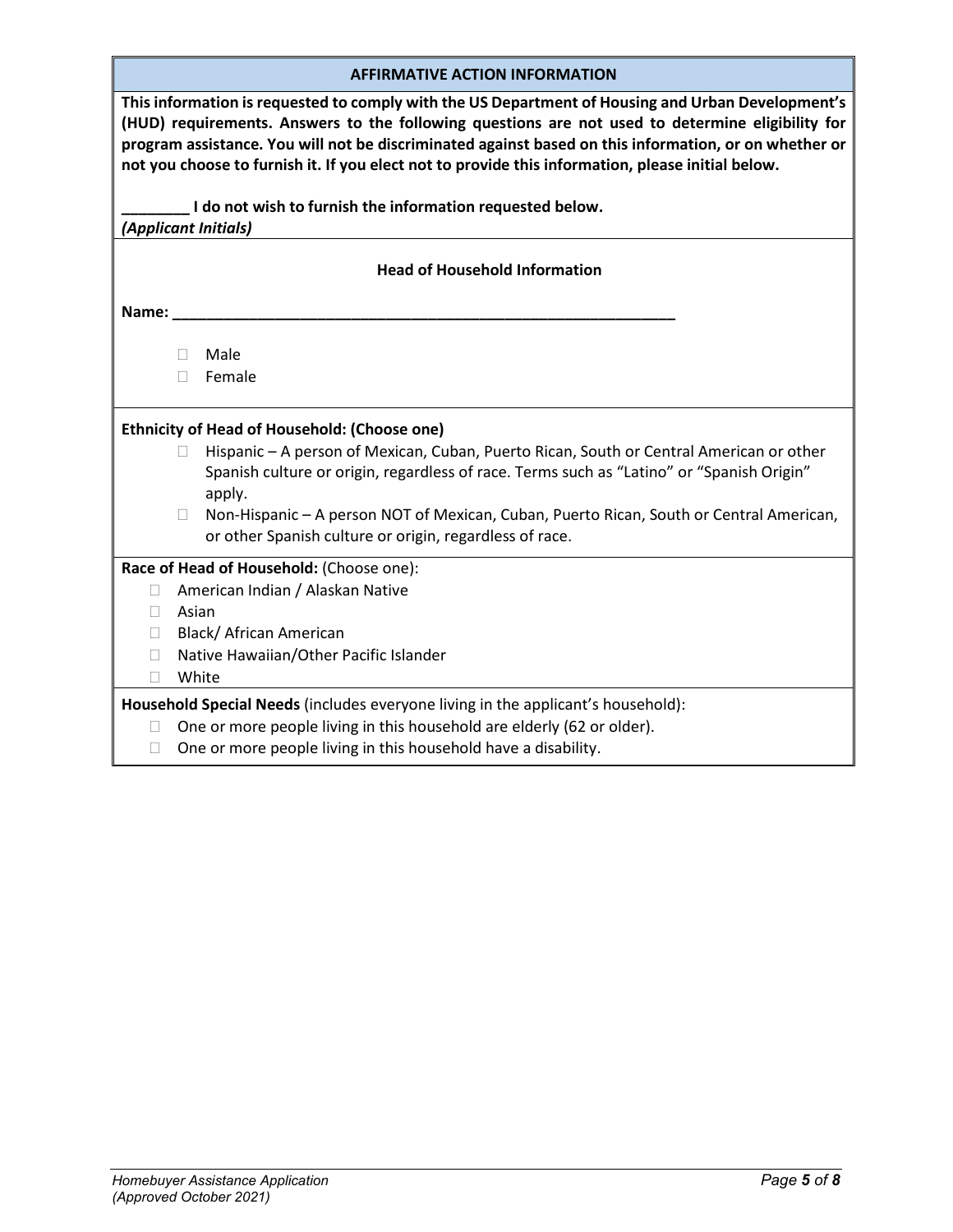- **I have received and reviewed the Homebuyer Assistance Program Policies and Procedures.**
- **I understand that the Homebuyer Assistance loans are granted on a first-come, first-served basis as funding permits and that submission of this application is not a guarantee of funding.**
- **I understand that giving incorrect information (a false statement) either deliberately or carelessly in this application or in any other form or statement made by me in connection with this application may be a federal violation that could be punished by a fine and/or may cause the application to be denied. Discovery of a false statement after I have received funding may result in the immediate termination of my loan which would make the entire balance of the loan due and payable immediately in addition to any criminal penalty imposed by law.**

*By signing this application, I authorize the City of San Marcos Community Initiatives Division staff to obtain information from a third party as may be necessary to process this application for a Homebuyer Assistance Loan.*

\_\_\_\_\_\_\_\_\_\_\_\_\_\_\_\_\_\_\_\_\_\_\_\_\_\_\_\_\_\_\_\_\_\_\_\_\_\_\_\_ \_\_\_\_\_\_\_\_\_\_\_\_\_\_\_\_\_\_\_

Applicant Signature Date Date of the Date of the Date of the Date Date of the Date of the Date of the Date of the Date of the Date of the Date of the Date of the Date of the Date of the Date of the Date of the Date of the

Co- Applicant Signature Date Date of the United States of the Date Date Date Date

\_\_\_\_\_\_\_\_\_\_\_\_\_\_\_\_\_\_\_\_\_\_\_\_\_\_\_\_\_\_\_\_\_\_\_\_\_\_\_\_ \_\_\_\_\_\_\_\_\_\_\_\_\_\_\_\_\_\_\_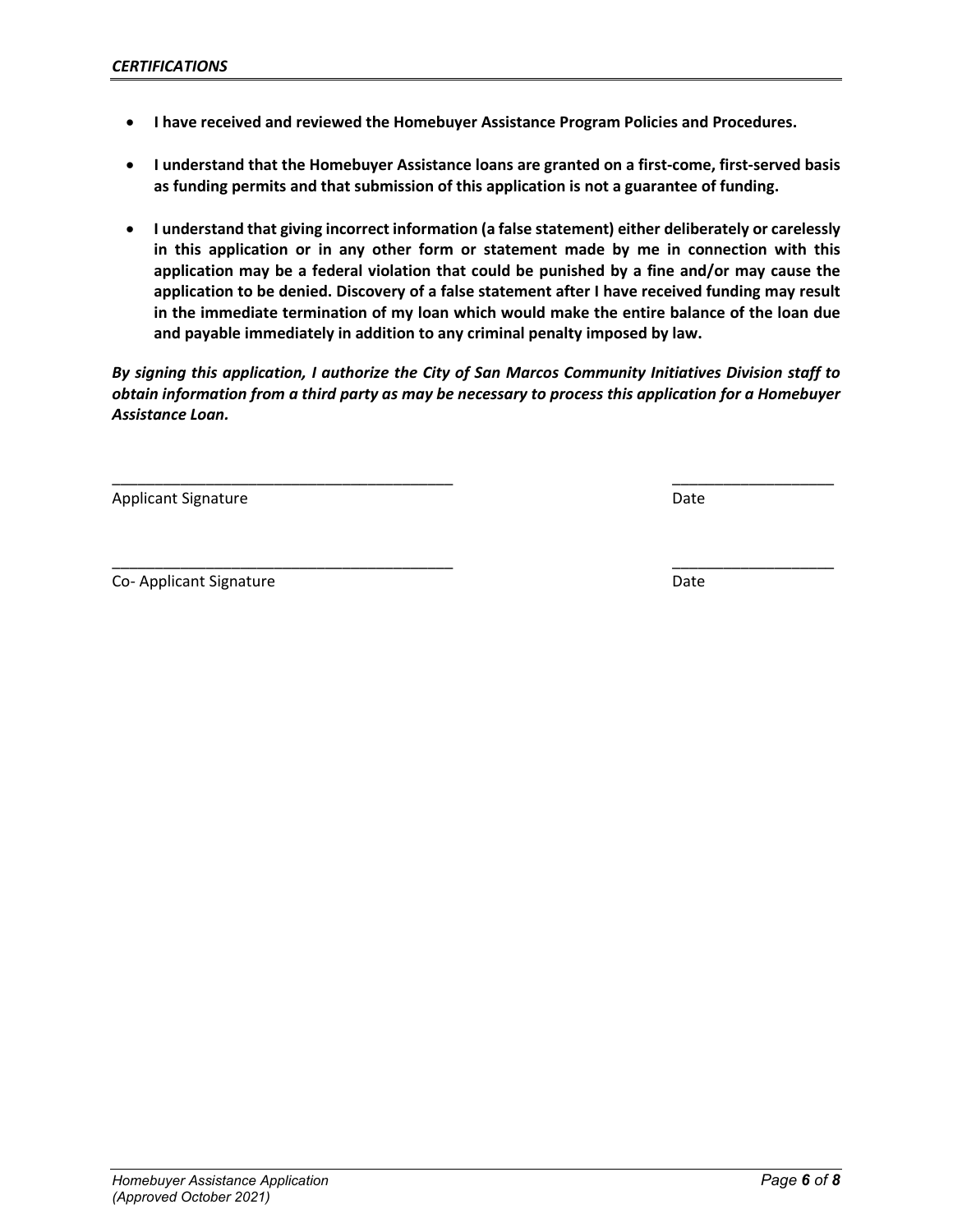#### **APPLICATION CHECKLIST**

This checklist is intended to help the lender and applicant prepare a complete loan application package. Unless otherwise indicated, the documents listed must be submitted for each person who will reside in the home, even if they will not be included on the loan. Copies of the documents must be provided to the City along with the completed and executed application. Please keep in mind the City provides assistance on a first come first served basis, as limited funding is available. A complete application package is required to be submitted for review and determination of program eligibility. **Incomplete application packages will not be accepted. At least 45 days is required to complete the review process and produce a check for closing.** 

The applicant is responsible for providing all required information. Upon receipt of a signed authorization form, City staff will contact the lender to acquire any necessary documentation that has been submitted to the lender, to prevent duplication of effort by the applicant.

### **DOCUMENTS TO BE PROVIDED BY THE APPLICANT**

- **1. Application Form,** completed, with original signature of applicant and co-applicants.
- **2. Authorization for Release of Information** form
- **3. Notice to Real Property Owner/Seller** form, completed, with original signature.
- **4. Buyer/Seller's Certification of Purchase** form, completed and signed by both applicant and seller.
- **5. Official government issued photo identification** for all adults in the household 18 and older. Acceptable forms of identification include driver's licenses issued by a state's Department of Motor Vehicles or state ID cards for non-drivers.
- **6. Birth Certificate, US Passport, or Permanent Resident Card** issued by US Citizenship and Immigration Services for all adults 18 and older.
- **7. Zero Income Certification** Complete this form ONLY if one or more adults over 18 in the household receive no income from any source.
- **8. Income Information** listed below for any household members who are adults eighteen years of age or older who are living in the household but are not part of the loan application.
- **9. Certificate of completion of a Homebuyer Education Course approved by the City.**

Information on 4 hour approved classes that meet requirements will be provided by staff

#### **FINANCIAL DOCUMENTS TO BE PROVIDED BY LENDER**

#### **SUBMIT WITH APPLICATION**

- **10. Uniform Loan Application**
- **11. Loan Estimate** (formerly Good Faith Estimate) signed by both the buyer and loan officer. The Loan Estimate must show the property address being purchased, interest rate, and type of loan
- **12. Sales Contract,** executed by seller and buyer (known as Purchase Agreement)

#### **Income Information**

**13. Income Tax Returns that include W2's** for the past two years. If unable to provide these documents, you must provide an official IRS transcript for each year.